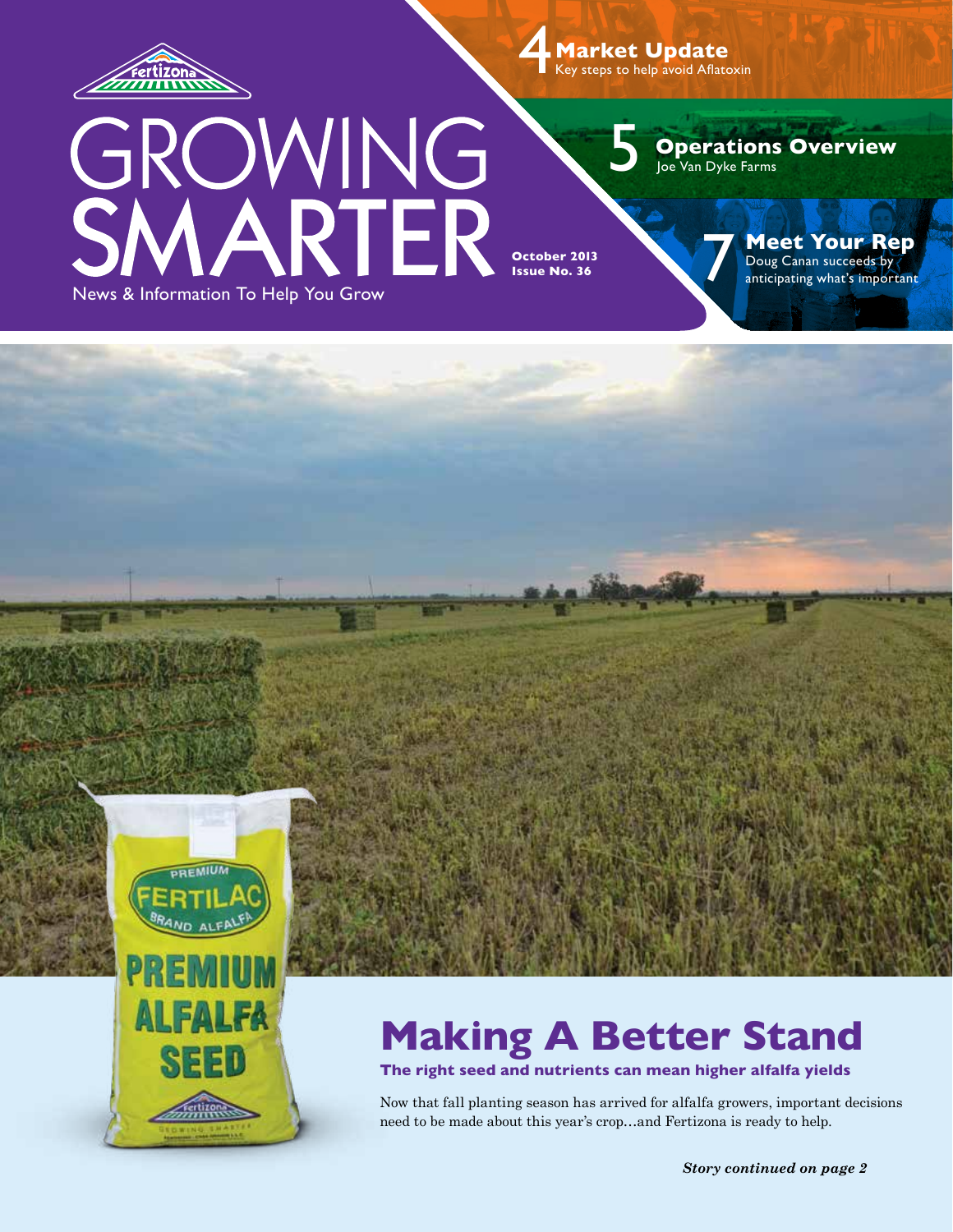#### **2 Compton's Corner**



## Part of Your Team

It has been an exciting few months in these parts, and the team at Fertizona has been busy.

September saw the launch of our brand-new, proprietary line of Furst®- Class Enhanced Efficiency Fertilizers. We've had a very successful Furst-Class launch into the turf market, and I'm pleased to announce that we will be launching the Furst-Class line-up to our growers early next year.

As the slogan says, "Don't your plants deserve the Furst-Class treatment"?

I'm also very happy to announce our new strategic partnership with CYC Seed Co. Any grower will tell you how important seed survival is, and CYC's coating holds moisture close to the seed, protecting it until germination. And now CYC can add nutrients, herbicides, pesticides and fungicides to the coating, protecting the seed even further, and ultimately, increasing your yield.

So what do these new technologies have in common for our customers? To me, they are both examples of how Fertizona is constantly trying to make our growers' lives easier. Whether it's the latest technology, or after-sales service, or friendly advice, everything we do is geared towards your success.

From the right product, to the right amount at the right time, you can turn to your local Fertizona or Compton Ag representative for the know-how and service – and technology – you need to have the best growing season possible.

And while we're very excited about Furst-Class and CYC, that's not all. In fact, we're still innovating, working on the next big thing to ensure our team remains a trusted part of your team.

#### – Jim Compton

President, Fertizona and Compton Ag Services



*Story continued from cover*

# Making A Better Stand

#### **The right seed and nutrients can mean higher alfalfa yields**

"By now, most growers know whether they're going to plant alfalfa or not, but a lot of them haven't chosen which variety to use yet," says Tyke Bennett, Seeds Product Manager, Fertizona. "They also have to decide if they're going to get coated or uncoated seed. But in any case, we expect a lot to be planted."

The alfalfa market is exceptionally strong and active right now, due to a number of factors. For one, there's been an unusually high demand for export crops – not just for overseas buyers, but even close to home in Mexico. To complicate the situation, bad weather in 2012 seriously affected the availability of alfalfa seed this year. That means some growers could have a harder time getting what they need.

#### **No seed shortage at Fertizona**

Fortunately, Bennett and Fertizona anticipated the higher demand for seed stock this year and made special arrangements to satisfy customers' needs.

"When we saw what happened in the Imperial Valley last year (with weather problems), we purposely amped up our seed supplies during the off-season," Bennett explains. "We really stocked up, so now there's plenty of seed in our barn."

Bennett is particularly excited about Fertizona's Fertilac 11, a newer alfalfa variety. It's been bred specifically for use in traditional western and southwestern non-dormant zones. Fertilac 11 combines exceptional yield and good forage quality potential. Its impressive agronomic traits include outstanding seedling vigor and fast recovery after cutting.

"Fertilac 11 is the only 11 dormancy on the market around here," Bennett says, "and it's a great fit in this region. It's only been available for a few years, but Fertilac 11 is already proving to do really well."

Fertizona offers a wide range of other excellent alfalfa seed varieties to fit any grower's practices and conditions. One popular choice is Fertilac 10, a high-yielding variety bred for resistance to many common alfalfa pests.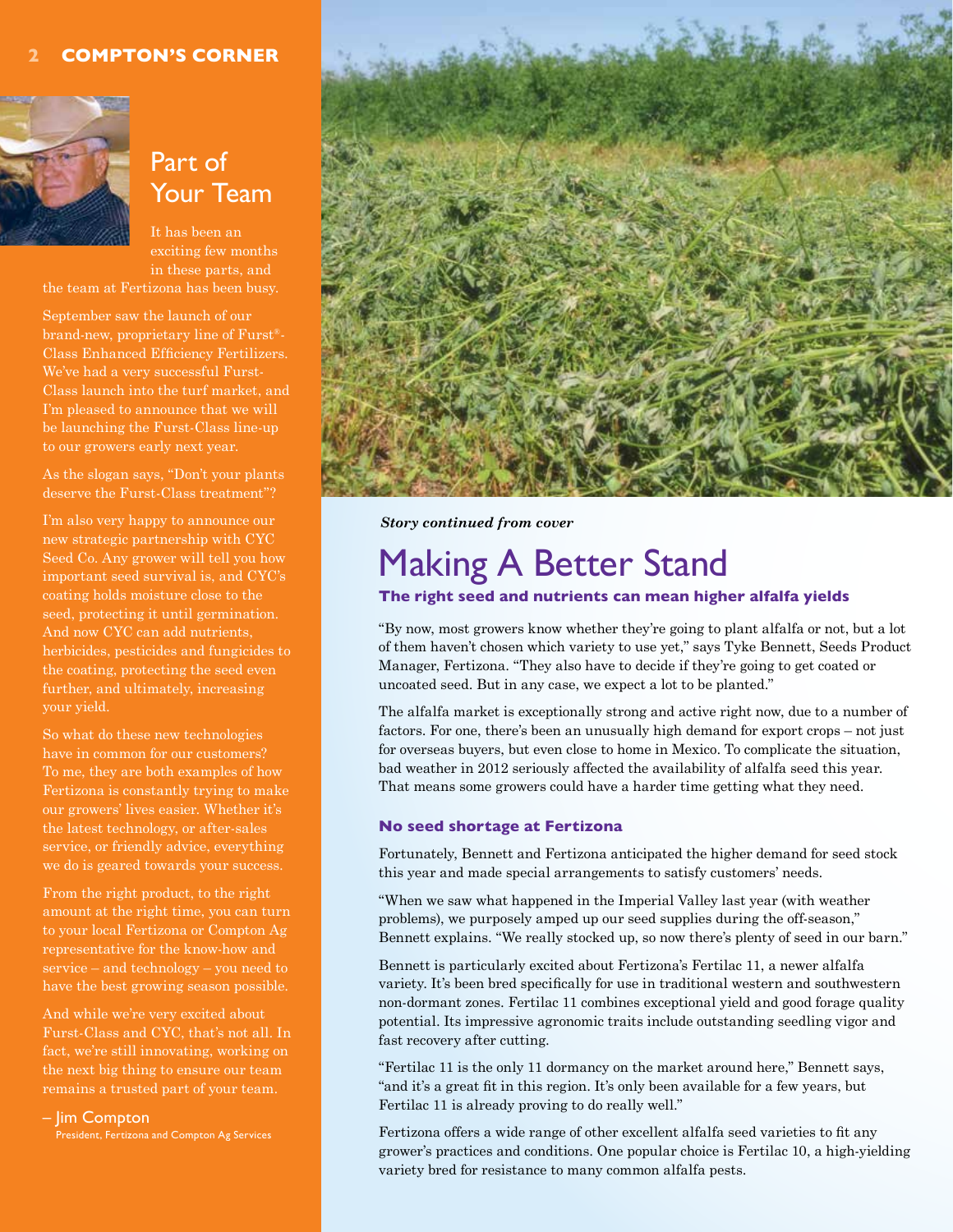Fertizona offers an industry-leading selection of alfalfa seeds to the Southwest, including our own award-winning Fertilac seed. Our products are also available with a wide variety of coating to increase disease resistance and yield potential, including those noted in the following chart:

| Variety            | Fall<br>Dormancy | Phytophthora<br>Root Rot | Anthracnose  | Verticillium<br>Wilt | Bacterial<br>Wilt | Fusarium<br>Wilt | Pea<br>Aphid | Spotted<br>Alfalfa Aphid | <b>Blue</b><br>Alfalfa Aphid | <b>Stem</b><br>Nematode | Southern<br>Root Knot<br>Nemotode | Northern<br>Root Knot<br>Nemotode |
|--------------------|------------------|--------------------------|--------------|----------------------|-------------------|------------------|--------------|--------------------------|------------------------------|-------------------------|-----------------------------------|-----------------------------------|
| Fertiliac 11       | 11               | <b>MR</b>                | <b>MR</b>    |                      | <b>LR</b>         | HR               | HR           | HR                       |                              | HR                      |                                   |                                   |
| Fertilac 10        | 10               | HR                       | <b>LR</b>    |                      | $\overline{R}$    | <b>HR</b>        | HR           | HR                       | HR                           | <b>MR</b>               |                                   |                                   |
| A-1086             | 10               | HR                       | $\sf R$      | <b>HR</b>            | <b>MR</b>         | <b>HR</b>        | <b>HR</b>    | <b>HR</b>                | $\overline{R}$               | <b>HR</b>               | HR                                | HR                                |
| Nexgrow<br>6015R   | 10               | $\mathsf R$              | <b>LR</b>    | <b>MR</b>            | <b>MR</b>         | $\mathsf{R}$     | <b>HR</b>    | <b>HR</b>                |                              | $\mathsf{R}$            |                                   |                                   |
| <b>PGI 1007 BA</b> | 10               | <b>HR</b>                |              |                      |                   | <b>HR</b>        | <b>HR</b>    | <b>HR</b>                | <b>HR</b>                    | $\mathsf{R}$            | <b>HR</b>                         | <b>HR</b>                         |
| Grassroots<br>999  | $\mathsf g$      | <b>HR</b>                |              | <b>LR</b>            | <b>MR</b>         | <b>HR</b>        | <b>HR</b>    | <b>HR</b>                | <b>HR</b>                    | <b>HR</b>               | <b>HR</b>                         | <b>HR</b>                         |
| Hi-Ton Elite       | 9                |                          | $\mathsf{R}$ | LR                   | <b>MR</b>         | <b>HR</b>        | <b>HR</b>    | <b>HR</b>                | $\mathsf{R}$                 | <b>HR</b>               |                                   |                                   |
| Mycogen<br>4N900   | 9                | <b>HR</b>                | $\mathsf{R}$ | <b>LR</b>            | <b>MR</b>         | HR               | <b>HR</b>    | <b>HR</b>                | $\mathsf{R}$                 | <b>HR</b>               |                                   |                                   |
| <b>UC Cibola</b>   | 9                | HR                       |              |                      |                   | <b>HR</b>        | R            | <b>HR</b>                | LR                           |                         | $\mathsf R$                       |                                   |
| LR= Low Resistance |                  | MR= Moderate Resistance  |              |                      | R= Resistance     |                  |              | HR= High Resistance      |                              |                         |                                   |                                   |

For more information about these or any other Fertizona products, contact your local representative, or visit us online at www.fertizona.com.

#### **Coated seed promotes stronger stands**

As with any crop, good fertility management plays a big role in the success of an alfalfa stand. In recent years, new seed coating technology has made it easier for alfalfa growers to provide adequate nutrition at planting. For example, Wolf Trax® offers alfalfa seed coating that includes a special balanced nutrient package.

Wolf Trax treated seeds have proven to emerge  $2 - 3$  days sooner than uncoated seed, and to produce vigorous young plants that are  $10 - 20$  percent larger than similar untreated varieties. Wolf Trax coated seeds also promote longer, more developed root systems.

For Fertizona customers, Wolf Trax seed coatings are provided through CYC Seed Company. (See related story on p. 6.) Fertilac 11 alfalfa seed comes with the coating already applied.

Getting a fast, strong stand establishment is obviously critical for a healthy, productive alfalfa crop, and coated seed can help.

"The Fertilac 11 seed is coated with a fungicide, and that helps to protect the seedlings when they germinate," says Doug Canan, Manager, Fertizona – Roll. "When growers see the quality of the stand they get, they stay with the coated seed."

"A lot of growers want the raw alfalfa seed," notes Bennett, "and we're here to serve them as well. Fertizona also offers the crop protection products and fertilizers they need, so whether somebody wants coated seed or not, we can help them make the most of their alfalfa crop."

*Don't wait to get the alfalfa seed you need this season – contact your local Fertizona or Compton Ag representative today.* 

### Building the Best Team **Who's New At Fertizona & Ag Express**

Fertizona and Ag Express would like to welcome the following new team members:

Erik Borbon Yuma – Assistant Yard Manager

Lino Tafolla Yuma – Head Mechanic

Robert Garcia Ag Express – Delivery Driver

Dusty Williams Willcox – Shop Foreman/ Delivery Driver

Drew Landers Buckeye – Delivery Driver

Maria Scriven Willcox – Office Clerk

Tyler Pearce Thatcher – Office Manager Sarah Eischeid Willcox – Customer Service

Robyn Ollerton Casa Grande – Marketing Coordinator

Jose Bazua, Jr. Willcox – Plant Operator

Randall Rutherford Willcox – Delivery Driver

Roberto Martinez-Dominguez Santan – Delivery Driver

Dwight Palmer Yuma – PCA/Sales

Mauricio Rios-Nunez Ag Express – Delivery Driver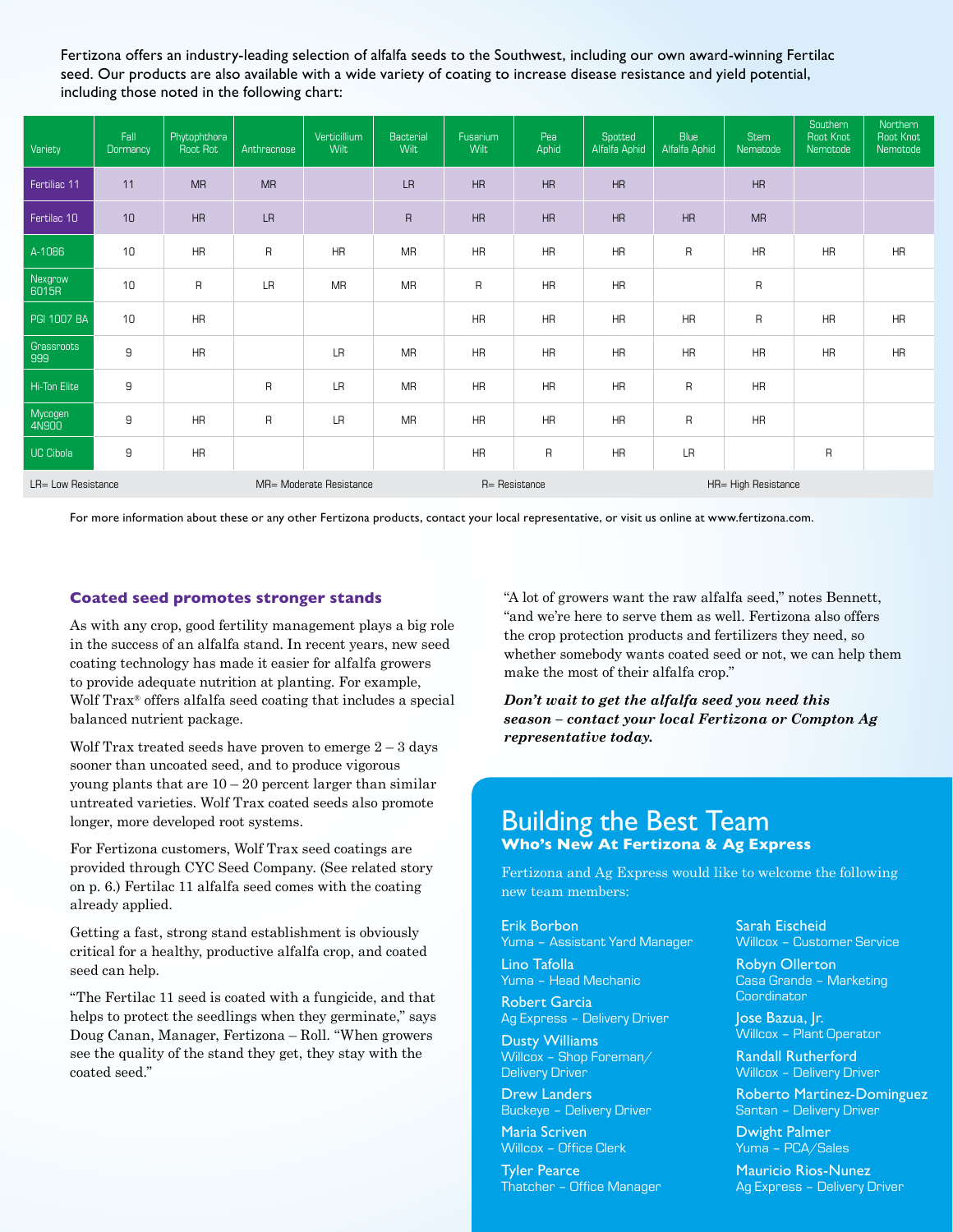# **Reducing dangers of aflatoxin**

**Key steps to help avoid contamination of silage crops**

One of the most common and destructive disease threats for corn and cotton growers is aflatoxin, a highly toxic carcinogenic compound produced by certain Aspergillus mold. If dairy cows have unacceptable levels of aflatoxin in their rations, the entire herd's milk production can be contaminated by carcinogens and must be destroyed.

"The risk of aflatoxin is always there," says Craig Allen, Branch Manager, Fertizona – Fennemore. "We've seen dairy producers wipe out a year's work because of aflatoxin."

Many factors can contribute to aflatoxin contamination, such as drought, extreme temperatures and other stresses. Aflatoxin may occur in damp silage and stored grains, but the problem usually starts in the field. However, the actual cause of Aspergillus growth has not been conclusively identified.

Aflatoxin in preharvest corn can be a result of high insect activity. When a corn crop suffers damage from insect feeding, the injured ears create a

vulnerable environment that's more susceptible to Aspergillus molds.

"When you limit worm damage in corn, there's less chance of aflatoxin," Allen says. "That's why we recommend genetically stacked

corn hybrids. Now growers can get three different levels of built-in protection from pests."

#### **Cottonseed at risk**

Aflatoxin can also contaminate cottonseed used for dairy feed. An effective remedy is to ammoniate affected cottonseed to detoxify it. Since ammonia is so volatile, the detoxification has to be done carefully in large, airtight plastic bags or sealed bins. And once complete, ammoniated forage can't be sold across state lines.

"Aflatoxin management can be challenging," says Mike Billotte of the United Dairymen of Arizona. "In dairy operations, we recommend ammoniation of all cottonseed. Other feeds with histories of aflatoxin

### "The risk of aflatoxin is always there."

- Craig Allen, Branch Manager, Fertizona - Fennemore

contamination should be rigorously monitored with accurate testing."

In some cases where aflatoxin appears in a

dairy ration, it helps to add activated charcoal to the feed. The charcoal absorbs and filters the aflatoxin, passing it through fecal matter instead of getting digested and entering the milk system. Contact a nutritionist for specific advice.

"Most of our dairy customers test their silage right away," says Allen. "They know what aflatoxin does to milk."

*Don't let alfatoxin impact your crop this season – visit your local Fertizona location, or call your Compton Ag representative for more information.*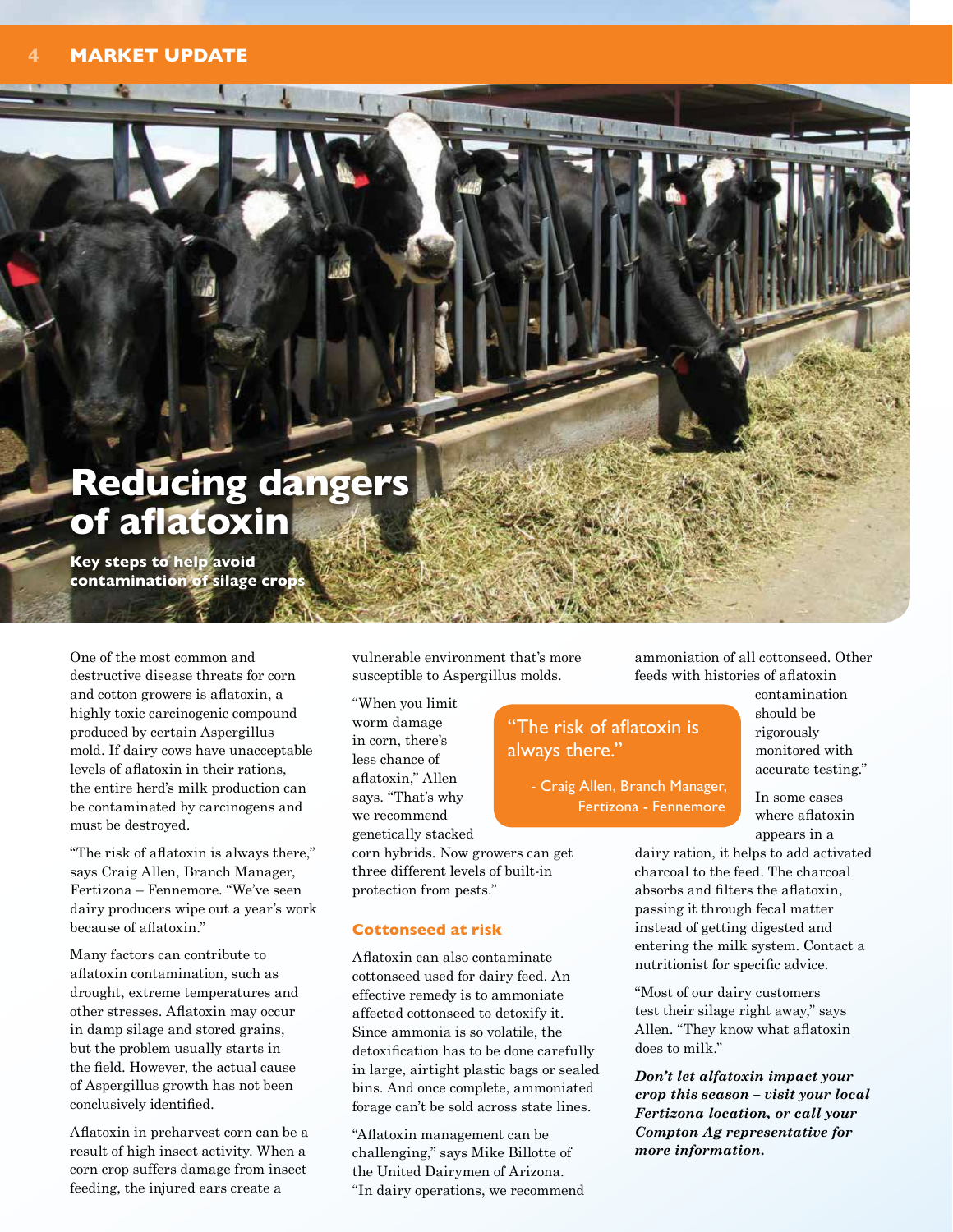#### **OPERATIONS OVERVIEW 5**

# Joe Van Dyke Farms

**Taking crop variety to a higher level**

Most growers agree it's smart to diversify, but few do it to the extent of Joe Van Dyke Farms in Blythe, California. The 900-acre operation has dozens of different crops, including broccoli, melons, citrus, peppers, lettuce and many other specialty items, along with cotton, alfalfa and bermudagrass.

"We do have quite a variety," says Farm Manager Joe Van Dyke, Jr. in a bit of an understatement. "We've learned that consumers like the seldom-found things, and we're constantly experimenting with what we grow here. Some of our new products are watermelon radishes and heirloom tomatoes."

The approach has worked extremely well. Their wide range of unique and colorful products has made the Van Dykes very popular among farmers markets and several large commercial customers, including restaurants and casinos in Las Vegas.

"My father loved to garden, so I grew up on things like turnips and kohlrabi," explains Priscilla Van Dyke, Joe's mother and co-founder of the farm with her husband, Joe, Sr. "We started out growing melons here in the 1980s, and just kept expanding."

Part of the Van Dyke's expansion over the years is their onsite retail business. What began as a small roadside stand in 2001 has grown to be an impressive store offering a huge selection of fresh fruits, vegetables, salsas, jellies and much more, including many unusual choices.

"One of our new items is flower sprouts, which are a cross between Brussels sprouts and kale," says Mrs. Van Dyke. "We also have new colored carrots and Chioggia beets."

#### **Support from Compton Ag**

The Van Dykes have been good customers of Compton Ag Services in Blythe for as long as anyone can remember.

"Because of all the unique stuff we grow here, I often have to call, ask for special fertilizers or chemicals," says Joe Van Dyke, "and Compton Ag has always come through for me. I also really appreciate their involvement in our community," he adds. "Compton Ag provides a lot of local support, especially for kids."

"We're sustainable growers," says Mrs. Van Dyke, "And we have wonderful people working with us to help us be good stewards of the land."

*To learn more about the Van Dykes' unique products, go to joevandykefarms.com, follow them on Facebook or visit their store at 9510 18th Avenue in Blythe, CA.*



# "Compton Ag has always come through for me."

- Joe Van Dyke, Jr., Manager, Joe Van Dyke Farms



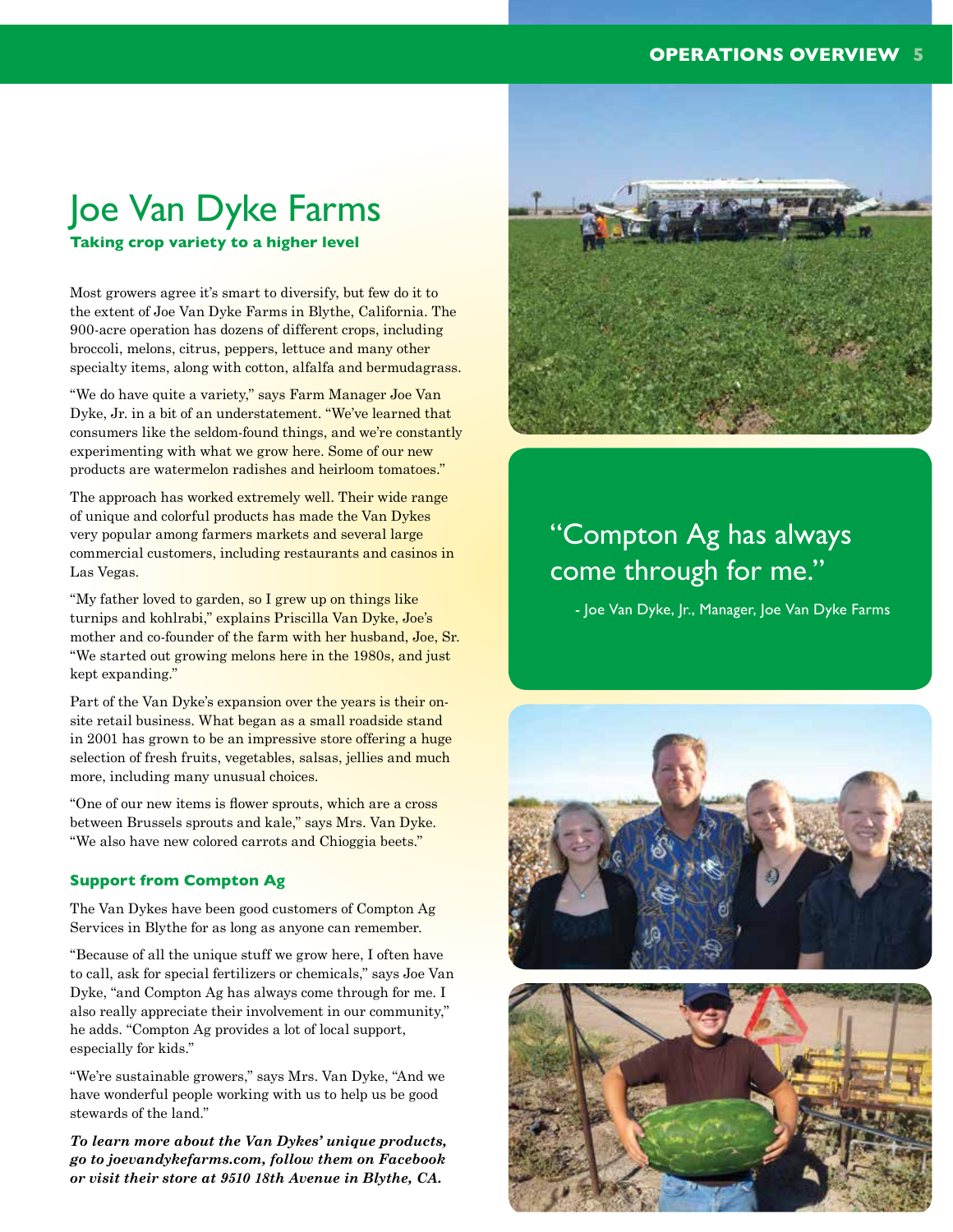

# Coating Your Way to Higher Yields

**CYC Seed Co.™ offers Southwest Growers industry-leading seed coating technology**

It's official - Fertizona has announced its partnership with CYC Seed Company, located in Casa Grande, Ariz. CYC produces Coat-Right™, a seed coating technology that holds moisture closer and longer to the seed, allowing for better and quicker germination with fewer seeds lost to desiccation.

"Coat-Right is a calcium and polymer binding," said Casey Compton, President of CYC Seed Co. "This binding not only keeps seedlings moist and protected during planting, it

can also serve as a delivery package that we can customize to contain just about anything, including nutrients, pesticides and fungicides."

According to Compton, 50 percent of the US alfalfa crop and 90 percent of Mexico's alfalfa crop is grown using coated seed technology. "The reason it [coated seed technology] is so popular in the alfalfa market is because it greatly increases seed survival, which leads to improved stand establishment for our customers," said Compton.



The idea of helping seeds survive and thrive with special coatings has been around for years and Coat-Right, is based on time-proven seed coating technology. Yet in spite of its success in the alfalfa market, Compton still finds himself dispelling misconceptions about coated seed.

"Some growers think they're getting less seed per bag than what they're paying for," said Compton. "While coating does increase overall weight per bag, more of the coated seeds survive when planted, yielding higher germination rates that result in a more uniform stand.

"Plus, costs for spray pesticides may be reduced because the binding may already incorporate these in the package," said Compton. "And growers save time and labor because that can reduce their number of trips out to the field."

Compton sees the future of seed technology pointing to biostimulus products. Some of the more promising biostimulant substances are seaweed extracts, humic acids, amino acids, salicylic acid and silicates. All of these products exert beneficial influences either through hormonal effects or by raising antioxidant levels.

CYC Seed Co. was officially incorporated in January 2013.

*Looking to get more out of your seed? Call Casey Compton at 520.510.5054, or talk to your local Fertizona or Compton Ag representative for more information about Coat-Right and the CYC Seed Co.*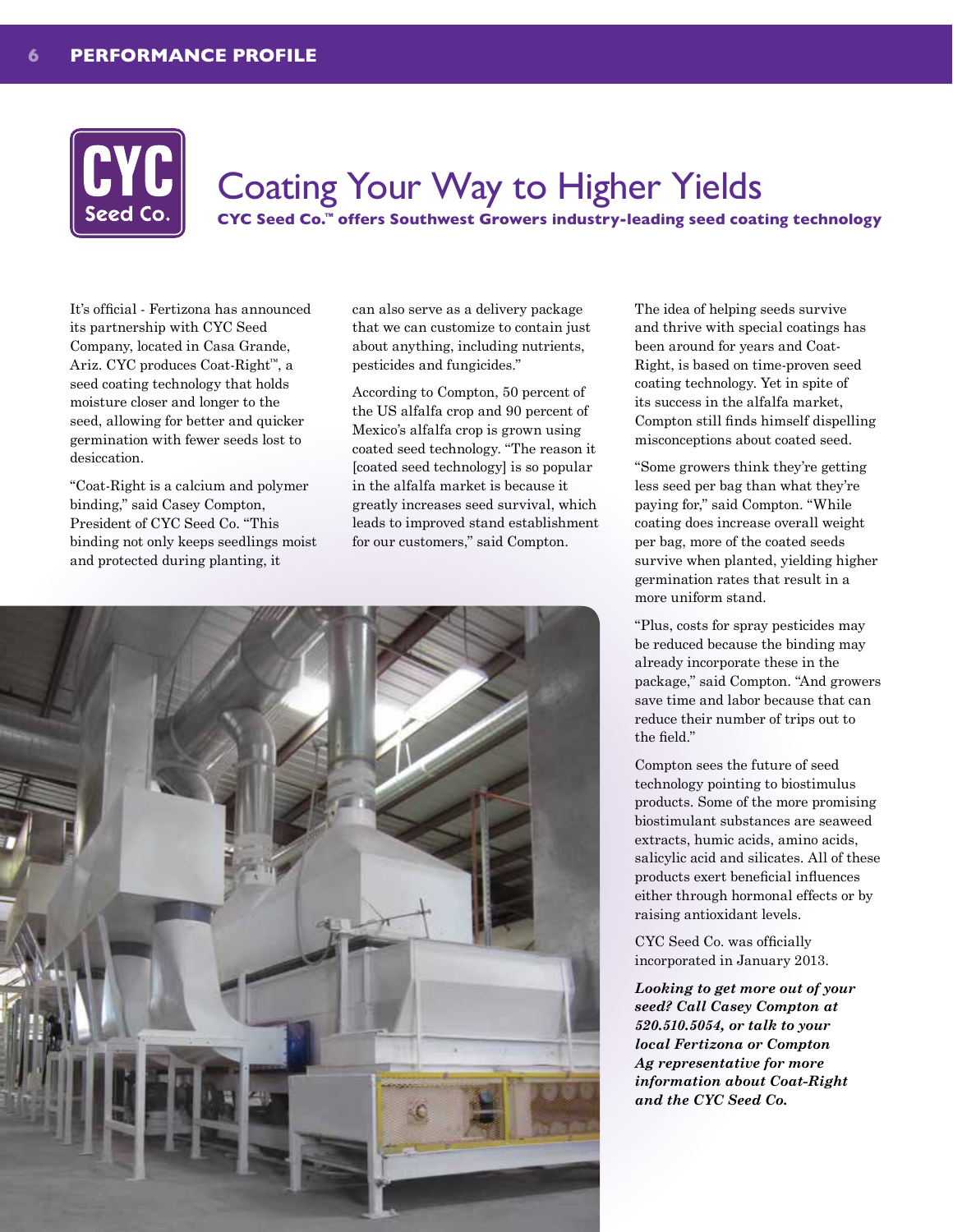#### **MEET YOUR REP 7**



### Staying A Step Ahead **Doug Canan succeeds by anticipating what's important**

As Manager of the Fertizona location in Roll, Ariz., Doug Canan knows a lot about what regional growers need every season. His staff serves dozens of large cotton, alfalfa and produce operations around Yuma County, and their priorities often change quickly.

"We have growers annually rotating acres, and guys get in and out of cotton as the market goes up or down," Canan says. "We have to be ready for them. If you wait, you get behind the curve, and that's trouble."

Canan also knows that effective planning requires more than just educated guesswork and relying on experience.

"Great service is the key, and that means staying in contact with your customers," he says. "That allows us to do better scheduling so we can stay ahead. Then we have to make sure we've got all the products on hand."

#### **Rolling with the changes**

Although he prefers to know what's coming, Canan's career has experienced some big turns.

### "Great service is the key."

- Doug Canan, Manager, Fertizona - Roll

Born in Ohio, he moved to Arizona in 1963. After high school, Canan started working in construction, but taking a position at an agricultural company changed everything. Over

the next few years he worked in seed and ag-chem, earning his PCA license in 1983. Then in 1991, his company was bought by Fertizona, so Canan has been part of our organization for 22 years.

With his managerial responsibilities, Canan says he's accustomed to doing whatever it takes to get a job done, "right down to mopping the floors," he adds with a grin.

Canan and his wife of 33 years, Paula, have a son, Henry, and a daughter, Mieke. Although he admits he doesn't have much spare time, Canan's hobbies include hiking and camping in the desert, and he used to fly Ultralight aircraft.

That's not surprising for a guy who likes to move faster than others around him.